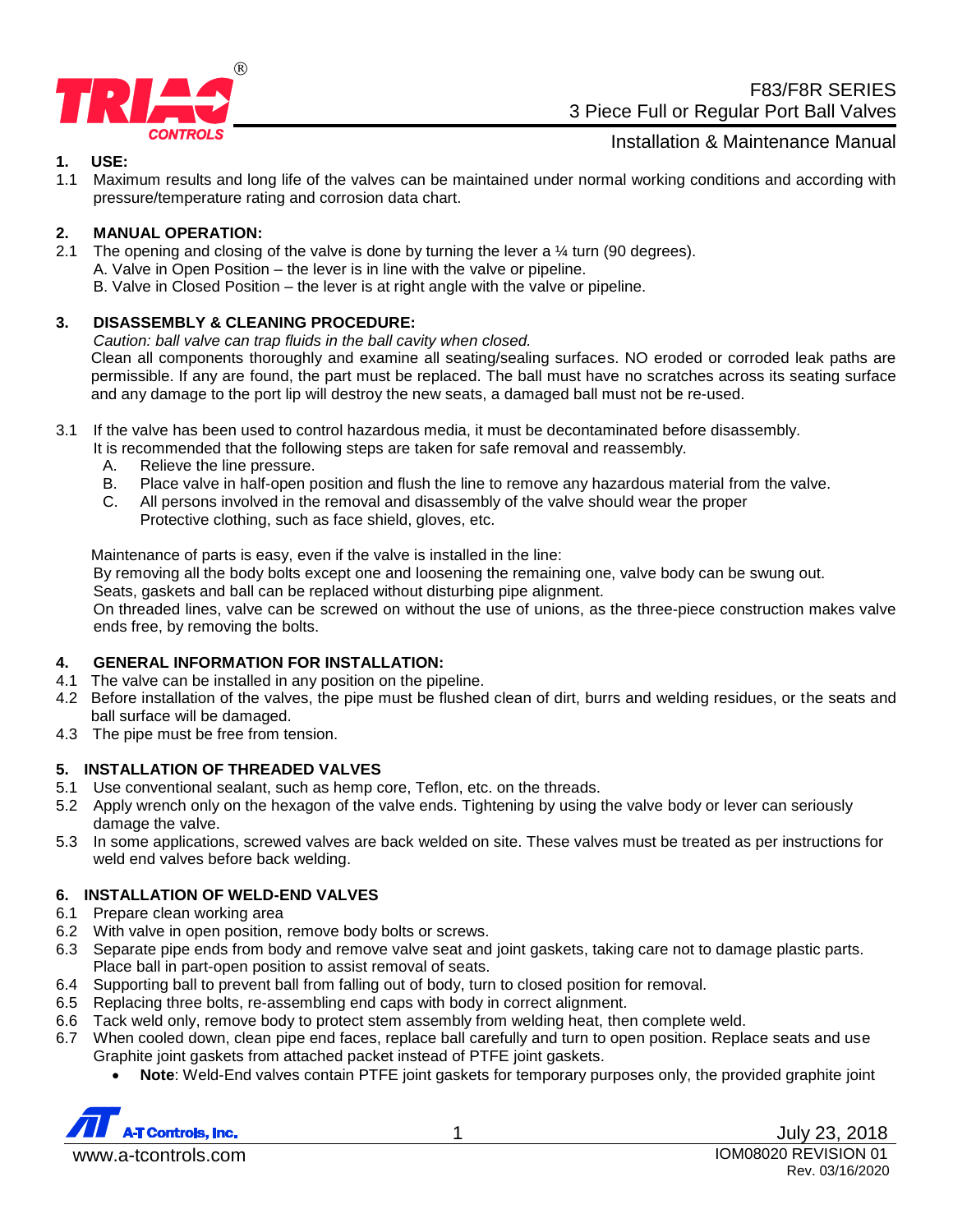

### Installation & Maintenance Manual

gaskets shall be used in place of the PTFE joint gaskets for final installation.

- 6.8 With the valve in the closed position, install and tighten the body bolts in a uniform pattern as to evenly compress the new graphite gaskets. (Reference the following table for proper body bolt torques)
- 6.9 Check proper operation of the valve

#### **BOLT TIGHTENING SPECIFICATIONS**

The body bolts of the valve should be tightened evenly. Tighten one-side snugly, then the one diagonal across.

Repeat for the other bolts, bringing them all down tightly in sequence.

# **Torques**

Series F83 - (Full port)

| <b>Valve Size</b> | <b>Break Away Torque</b><br>$($ ln-lbs. $)$ | <b>Torque of Body Bolts</b><br>$($ ln-lbs. $)$ | <b>Torque of Stem Nuts</b><br>$(In-lbs.)$ |
|-------------------|---------------------------------------------|------------------------------------------------|-------------------------------------------|
| $\frac{1}{4}$     | 60                                          | $70 - 80$                                      | 78                                        |
| 3/8"              | 60                                          | $70 - 80$                                      | 78                                        |
| $\frac{1}{2}$     | 70                                          | $70 - 80$                                      | 95                                        |
| $\frac{3}{4}$     | 90                                          | $125 - 160$                                    | 95                                        |
| 4"                | 130                                         | $170 - 200$                                    | 130                                       |
| $1 - 1/4"$        | 210                                         | $195 - 220$                                    | 130                                       |
| $1 - 1/2"$        | 275                                         | $335 - 375$                                    | 174                                       |
| יירי              | 400                                         | $370 - 405$                                    | 174                                       |

### Series F8R - (Regular port)

| <b>Valve Size</b> | <b>Break Away Torque</b><br>$($ ln-lbs. $)$ | <b>Torque of Body Bolts</b><br>$($ ln-lbs. $)$ | <b>Torque of Stem Nuts</b><br>$($ ln-lbs. $)$ |
|-------------------|---------------------------------------------|------------------------------------------------|-----------------------------------------------|
| $\frac{1}{4}$     | 60                                          | $70 - 80$                                      | 78                                            |
| 3/8"              | 60                                          | $70 - 80$                                      | 78                                            |
| $\frac{1}{2}$     | 70                                          | $70 - 80$                                      | 78                                            |
| $\frac{3}{4}$     | 90                                          | $100 - 130$                                    | 95                                            |
| 4"                | 130                                         | $125 - 160$                                    | 95                                            |
| $1 - 1/4"$        | 210                                         | $170 - 200$                                    | 130                                           |
| $1 - 1/2"$        | 275                                         | $195 - 220$                                    | 130                                           |
| ን"                | 400                                         | $335 - 375$                                    | 174                                           |
| $2 - 1/2"$        | 550                                         | $370 - 405$                                    | 174                                           |